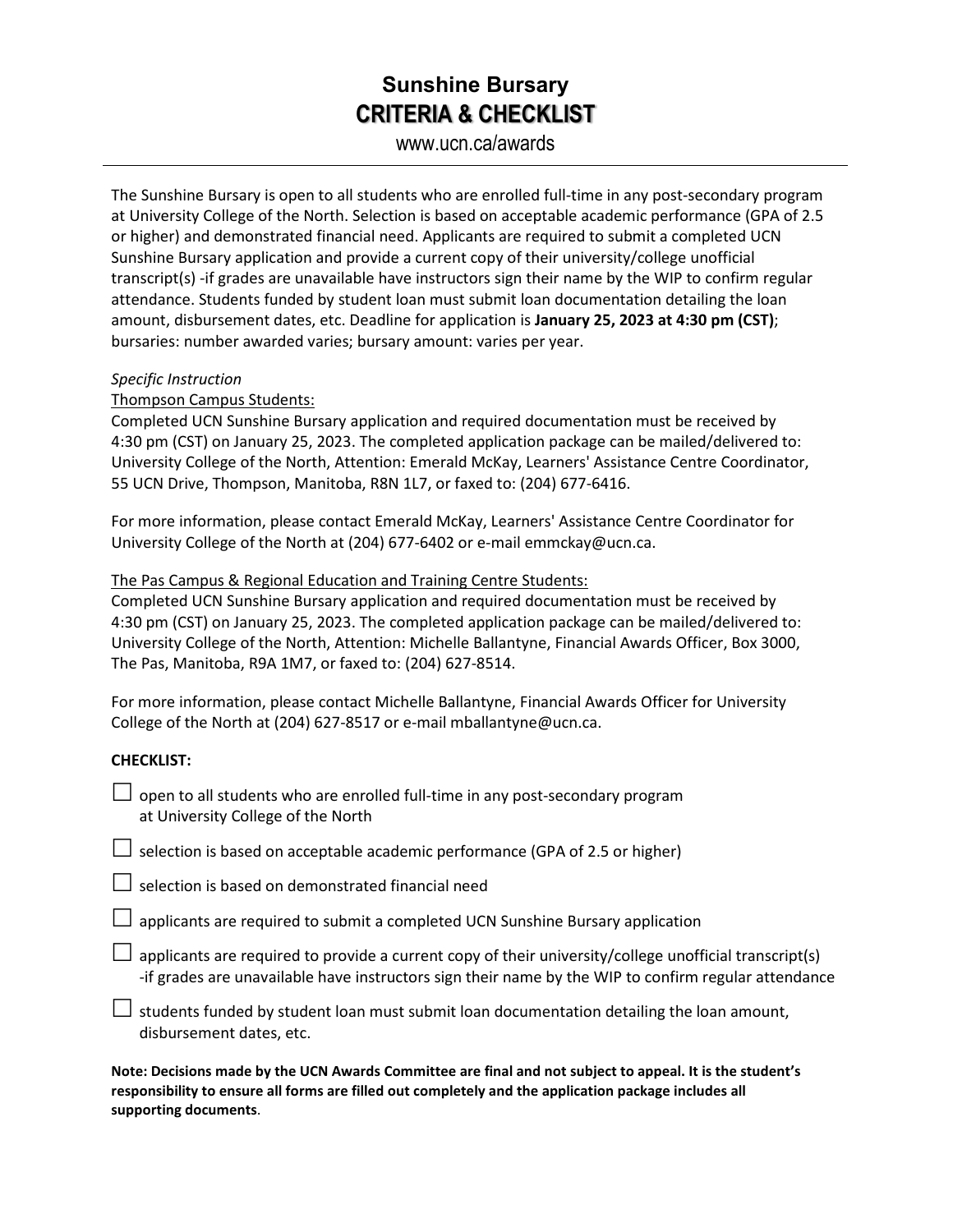

**The Pas Campus & Regional Education and Training Centre Students** Michelle Ballantyne, Financial Awards Officer Box 3000, The Pas, Manitoba, R9A 1M7 Phone: (204) 627-8517 Fax: (204) 627-8514 Toll-free: 1-866-627-8500 Extension: 8517

#### **Thompson Campus Students**

Emerald McKay, Learners' Assistance Centre Coordinator 55 UCN Drive, Thompson, Manitoba, R8N 1L7 Phone: (204) 677-6402 Fax: (204) 677-6416 Toll-free: 1-866-677-6450 Extension: 6402

# **Award, Bursary & Scholarship Application**

| Name of award applying for:                                                                                                                                                                                               | -PRINT ALL INFORMATION IN BLACK INK ONLY- |                     |                          |                                                             | APPLICATION AVAILABLE IN ANOTHER FORMAT UPON REQUEST. |                                                                                 |  |  |  |  |  |  |
|---------------------------------------------------------------------------------------------------------------------------------------------------------------------------------------------------------------------------|-------------------------------------------|---------------------|--------------------------|-------------------------------------------------------------|-------------------------------------------------------|---------------------------------------------------------------------------------|--|--|--|--|--|--|
|                                                                                                                                                                                                                           |                                           | Date: $(yyy/mm/dd)$ |                          |                                                             |                                                       |                                                                                 |  |  |  |  |  |  |
| <b>Sunshine Bursary</b>                                                                                                                                                                                                   |                                           |                     |                          |                                                             |                                                       |                                                                                 |  |  |  |  |  |  |
| PERSONAL INFORMATION                                                                                                                                                                                                      |                                           |                     |                          |                                                             |                                                       |                                                                                 |  |  |  |  |  |  |
| Student number:                                                                                                                                                                                                           |                                           |                     | Social insurance number: |                                                             |                                                       |                                                                                 |  |  |  |  |  |  |
|                                                                                                                                                                                                                           |                                           |                     |                          |                                                             |                                                       |                                                                                 |  |  |  |  |  |  |
| First name:                                                                                                                                                                                                               |                                           |                     | Last name:               |                                                             |                                                       |                                                                                 |  |  |  |  |  |  |
| Date of birth: (yyyy/mm/dd)                                                                                                                                                                                               | Gender:                                   | Marital status:     |                          |                                                             |                                                       |                                                                                 |  |  |  |  |  |  |
|                                                                                                                                                                                                                           |                                           |                     |                          |                                                             |                                                       | Single $\Box$ Married $\Box$ Common-law $\Box$ Separated, divorced, widowed     |  |  |  |  |  |  |
| Permanent mailing address:                                                                                                                                                                                                |                                           |                     |                          |                                                             |                                                       |                                                                                 |  |  |  |  |  |  |
|                                                                                                                                                                                                                           |                                           |                     |                          |                                                             |                                                       |                                                                                 |  |  |  |  |  |  |
| City:                                                                                                                                                                                                                     |                                           | Province:           |                          |                                                             |                                                       | Postal code:                                                                    |  |  |  |  |  |  |
|                                                                                                                                                                                                                           |                                           |                     |                          |                                                             |                                                       |                                                                                 |  |  |  |  |  |  |
| Phone:                                                                                                                                                                                                                    |                                           |                     |                          | E-mail:                                                     |                                                       |                                                                                 |  |  |  |  |  |  |
| (H)<br>(C) (                                                                                                                                                                                                              | $(W)$ (                                   |                     |                          |                                                             |                                                       |                                                                                 |  |  |  |  |  |  |
| <b>EDUCATIONAL BACKGROUND</b>                                                                                                                                                                                             |                                           |                     |                          |                                                             |                                                       |                                                                                 |  |  |  |  |  |  |
| University/college program of study:                                                                                                                                                                                      |                                           |                     | Term:                    |                                                             | Enrolled in:                                          |                                                                                 |  |  |  |  |  |  |
|                                                                                                                                                                                                                           |                                           |                     |                          |                                                             |                                                       | $\Box$ Full-time studies $\Box$ Part-time studies                               |  |  |  |  |  |  |
| Term GPA: (please attach current copy of unofficial transcript(s); if grades are<br>unavailable have your instructors sign their name by the WIP to confirm regular                                                       |                                           |                     | Course-load for term:    |                                                             |                                                       | Program length: (e.g. year 2 of 4 year program)                                 |  |  |  |  |  |  |
| attendance)                                                                                                                                                                                                               |                                           |                     | $\%$                     | year <u>__</u>                                              |                                                       | of                                                                              |  |  |  |  |  |  |
| <b>FAMILY INFORMATION</b>                                                                                                                                                                                                 |                                           |                     |                          |                                                             |                                                       |                                                                                 |  |  |  |  |  |  |
|                                                                                                                                                                                                                           |                                           |                     |                          | Number of dependents under the age of 18 residing with you: |                                                       |                                                                                 |  |  |  |  |  |  |
|                                                                                                                                                                                                                           |                                           |                     |                          |                                                             |                                                       |                                                                                 |  |  |  |  |  |  |
| $\Box$ 1 $\Box$ 2 $\Box$ 3 $\Box$ 4 $\Box$ 5 $\Box$ 6 $\Box$ 7 $\Box$ 8 $\Box$ 9 $\Box$ 10 $\Box$ Not applicable                                                                                                          |                                           |                     |                          |                                                             |                                                       |                                                                                 |  |  |  |  |  |  |
| List ages of dependents:                                                                                                                                                                                                  |                                           |                     | Is spouse, common-law:   |                                                             |                                                       |                                                                                 |  |  |  |  |  |  |
|                                                                                                                                                                                                                           |                                           |                     |                          |                                                             |                                                       | $\Box$ Employed $\Box$ Unemployed $\Box$ Student $\Box$ Not applicable          |  |  |  |  |  |  |
| <b>FUNDING SOURCES</b>                                                                                                                                                                                                    |                                           |                     |                          |                                                             |                                                       |                                                                                 |  |  |  |  |  |  |
| How will you be financing your education? (please check those that apply)                                                                                                                                                 |                                           |                     |                          |                                                             |                                                       |                                                                                 |  |  |  |  |  |  |
| Canada/Manitoba Student Loan/Grants/Bursaries/Scholarships/Awards (please attach proof of loan amount and loan details, e.g. disbursement dates, etc.)                                                                    |                                           |                     |                          |                                                             |                                                       |                                                                                 |  |  |  |  |  |  |
| □ Manitoba Employment & Training Services □ Parent/s, Relative, Donor                                                                                                                                                     |                                           |                     |                          |                                                             |                                                       |                                                                                 |  |  |  |  |  |  |
| Band, Tribal Council, Manitoba Metis Federation (name) _________________________                                                                                                                                          |                                           |                     |                          |                                                             |                                                       |                                                                                 |  |  |  |  |  |  |
| Financing will be:                                                                                                                                                                                                        |                                           |                     |                          |                                                             |                                                       |                                                                                 |  |  |  |  |  |  |
| $\Box$ Full (books, tuition/fees and living allowance) $\Box$ Partial (please circle those that apply: books, tuition/fees, living allowance)<br>List funding source name(s) and percent or amount of financing for term: |                                           |                     |                          |                                                             |                                                       |                                                                                 |  |  |  |  |  |  |
|                                                                                                                                                                                                                           |                                           |                     |                          |                                                             |                                                       |                                                                                 |  |  |  |  |  |  |
| Source Name(s)                                                                                                                                                                                                            |                                           |                     |                          |                                                             | Percent or Amount                                     |                                                                                 |  |  |  |  |  |  |
|                                                                                                                                                                                                                           |                                           |                     |                          |                                                             |                                                       |                                                                                 |  |  |  |  |  |  |
|                                                                                                                                                                                                                           |                                           |                     |                          |                                                             |                                                       | ________________ % or \$ _______________<br>$\frac{1}{2}$ % or \$ $\frac{1}{2}$ |  |  |  |  |  |  |